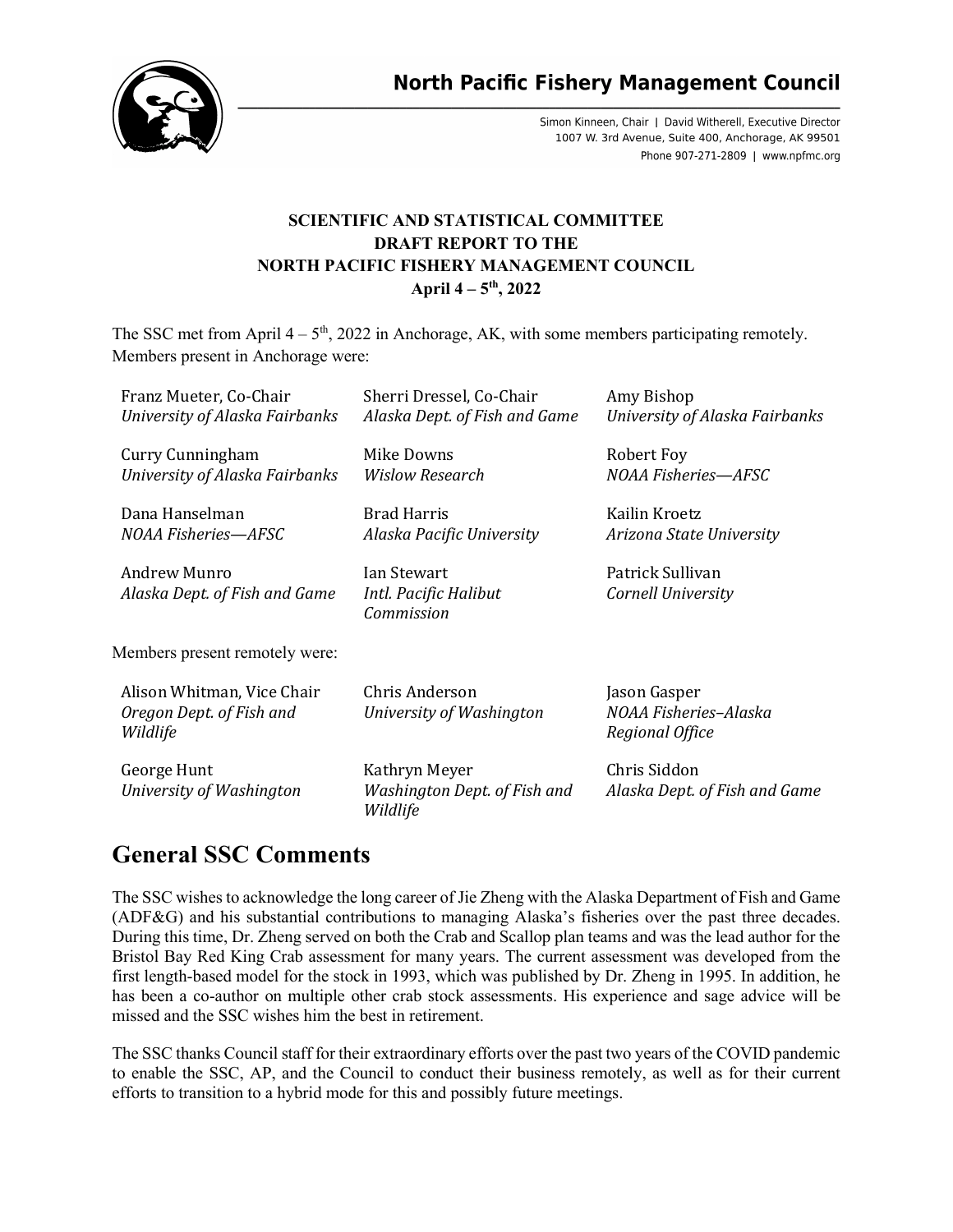The SSC welcomed the opportunity to meet Mr. Jon Kurland, the new NOAA Regional Administrator for Alaska Region, and looks forward to working with him towards our shared goal of sustainable fisheries management informed by sound science.

# **SSC Administrative Discussion**

The SSC received a B1 report on Ideas for Council Process Changes from Diana Evans (NPFMC). The SSC appreciates the concise report that provided a summary of a meeting of the Executive Committee and SSC and AP leadership. The report identifies five priorities for the Council to consider. **The SSC supports these priorities, in particular the need to reassess the current timeline for crab and groundfish harvest specifications**. The SSC highlights the need to engage the SSC, the Plan Teams, Alaska Regional Office, and the stock assessment authors as soon as possible in any future revisions to the timeline. **The SSC suggests that, as appropriate, a subgroup of members of these groups could be formed to inform any process changes.** The SSC notes, in particular, the importance of engaging the Crab Plan Team early due to the timing of survey data availability, assessment development, and the State of Alaska management process.

The SSC discussed a possible  $\frac{1}{2}$  day or one day workshop at the February 2023 meeting focused on managing stocks with the rapid changes that have been observed in the northern Bering Sea (NBS) and southern Chukchi Sea and possible ecosystem responses. The workshop could include a focus on both U.S. and Russian waters, although the difficulty of engaging Russian participants at this time was noted. Recent changes in the NBS include shifts in the distributions of fish and fisheries, changing prey availability, and seabird die-offs. These have important consequences for data collection, commercial fisheries, fisheries management, and communities in the region. A workshop would provide an opportunity to proactively provide scientific guidance to the Council regarding these issues, and could include not only fisheries scientists, but also representatives of other stakeholder groups. The SSC was generally supportive of such a workshop and noted the need to consider other ongoing activities such as Alaska Climate Integrated Modeling project (ACLIM), the National SSC meeting in August 2022, and the Climate Readiness Synthesis (CRS) effort. **A subgroup of the SSC was tasked with determining an appropriate scope and focus for a workshop for feedback from the full SSC and the Council.** One goal of the workshop would be to determine whether a future, more extensive workshop or conference may be needed.

The SSC discussed the 7th National Meeting of the Scientific Coordination Subcommittee (SCS7), which will take place in Sitka from August 15-17, 2022. A number of SSC members expressed interest in attending the meeting. The SSC will identify representatives from the NPFMC's SSC and determine the total number of SSC participants as soon as possible.

# **B-2 Seabird Working Group Report**

The SSC received a written report from the NMFS Alaska Groundfish and Halibut Seabird Working Group (Working Group), which includes contributions from NMFS and the United States Fish and Wildlife Service (USFWS). There was no public testimony.

Recognizing extenuating circumstances this year that precluded an in-person presentation, **the SSC highlighted the value of two-way dialogues during informational reports and looks forward to an inperson update next year**. The SSC and Council receive seabird ecology and population information in the Ecosystem Status Reports (ESRs), which is very useful for understanding broader ecosystem trends, especially as the seabirds can be indicators of ecosystem change. **The report from the Working Group complements ESR information by providing additional details on direct interactions between seabirds and fisheries.** In addition to the existing topics covered in the report, the SSC suggests the authors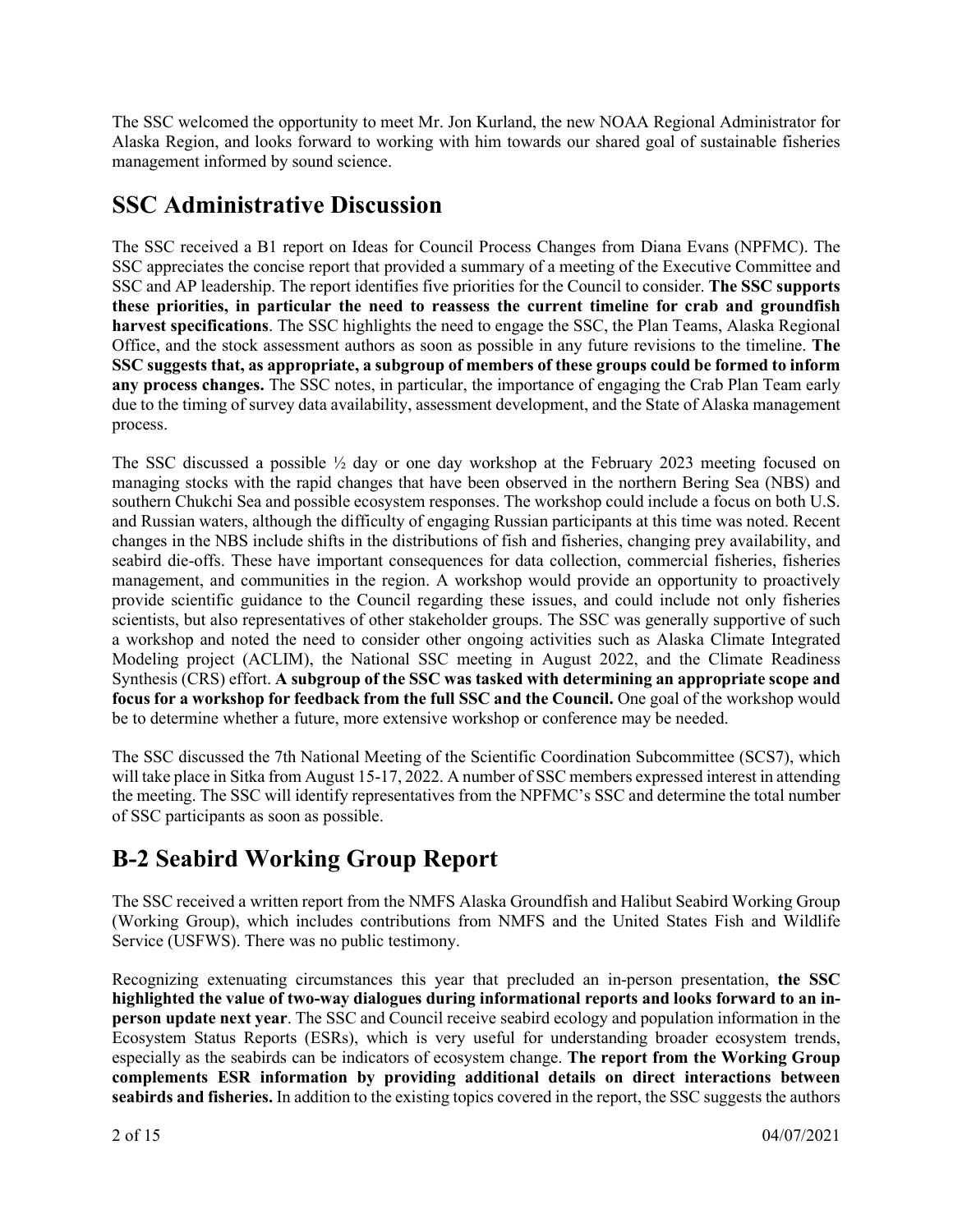consider including details on one or two new and notable studies or publications that may be informative to the Council and SSC on these broad topics in the future.

#### **Bycatch in Federal Fisheries & Endangered Species Act-Listed Species**

Bycatch estimates in 2021 were lower relative to the long-term average from 2012-2020, and the authors note the expanded use of pots in the sablefish individual fishing quota (IFQ) fishery may explain the reduced bycatch in 2021. **The SSC noted that it was encouraging to see the apparent effectiveness of pot gear in reducing seabird bycatch in the sablefish IFQ fishery, and that increased use of pot gear in the future may further reduce bycatch.**

Although lower than the long-term trend, estimates of bycatch in 2021 were greater than estimates from 2020. The Working Group attributed this to two factors. The first was that differences in bycatch rates reflect changes in fishing effort related to the COVID-19 pandemic in 2020. Second, the report then suggests: "Observer deployments also increased in 2021, particularly in the partial coverage sectors, as COVID-related observer deployment restrictions were relaxed […] As more fishing trips had an observer on board in 2021, there was more seabird bycatch reporting, and higher bycatch estimates". While in agreement with increased observer deployments, **the SSC strongly suggests the authors revisit and review the higher bycatch estimates suggested in the report and provide clarification as necessary.** Observer coverage in the partial coverage sector is distributed to be a representative sample; therefore, increased observer coverage should result in more observations of seabirds being caught, even if bycatch stays constant, but should not necessarily result in an increased estimate of total bycatch.

No bycatch of Endangered Species Act (ESA)-listed species (i.e., short-tailed albatross, Steller's eiders, spectacled eiders) was reported in 2021. Guidance in the March 2021 USFWS Biological Opinion provides recommendations for fishing vessels to mitigate interactions with these ESA-listed species including: (1) to the maximum extent practicable, vessels should minimize the use of external lighting at night and avoid the use of sodium lighting and other high-wattage light sources, except when necessary for vessel and crew safety, and (2) all lights should be angled or shielded downward toward the surface of the water, except when necessary for vessel and crew safety. **The USFWS has asked NMFS to engage with fishing vessels in the NBS to report observations of spectacled eiders in the fishing grounds, and the SSC supports these and other outreach efforts** (described below).

#### **Population Status and Trends**

Information on seabird productivity at monitored colonies in the Gulf of Alaska (GOA), Bering Sea, and Aleutian Islands was provided in the Working Group report. While somewhat duplicative to the annual ESRs, the SSC reiterated concerns with the low productivity and die-offs observed in the NBS, as this mirrors trends being observed in that food-web through other indicators.

For both the topics of bycatch and population trends, the SSC noted that annual estimates are informative for tactical decision-making (e.g., informing risk tables), but suggested the Working Group report would be strengthened with the inclusion of temporal and spatial data that captures long-term trends in the system if available. **Specifically, the SSC suggests that data on historical trends in population size, trends in the frequency and magnitude of die-offs, and spatially explicit information on foraging distributions and/or shifts in distributions be included in future reports.** Spatial and temporal datasets may facilitate assessments of the factors associated with direct seabird-fisheries interaction patterns, and potential mitigation efforts. Recognizing there may be some serious data limitations to this request, the SSC suggests authors could describe what data are and are not available and include a brief summary of any work being done on spatial and temporal trends by external researchers.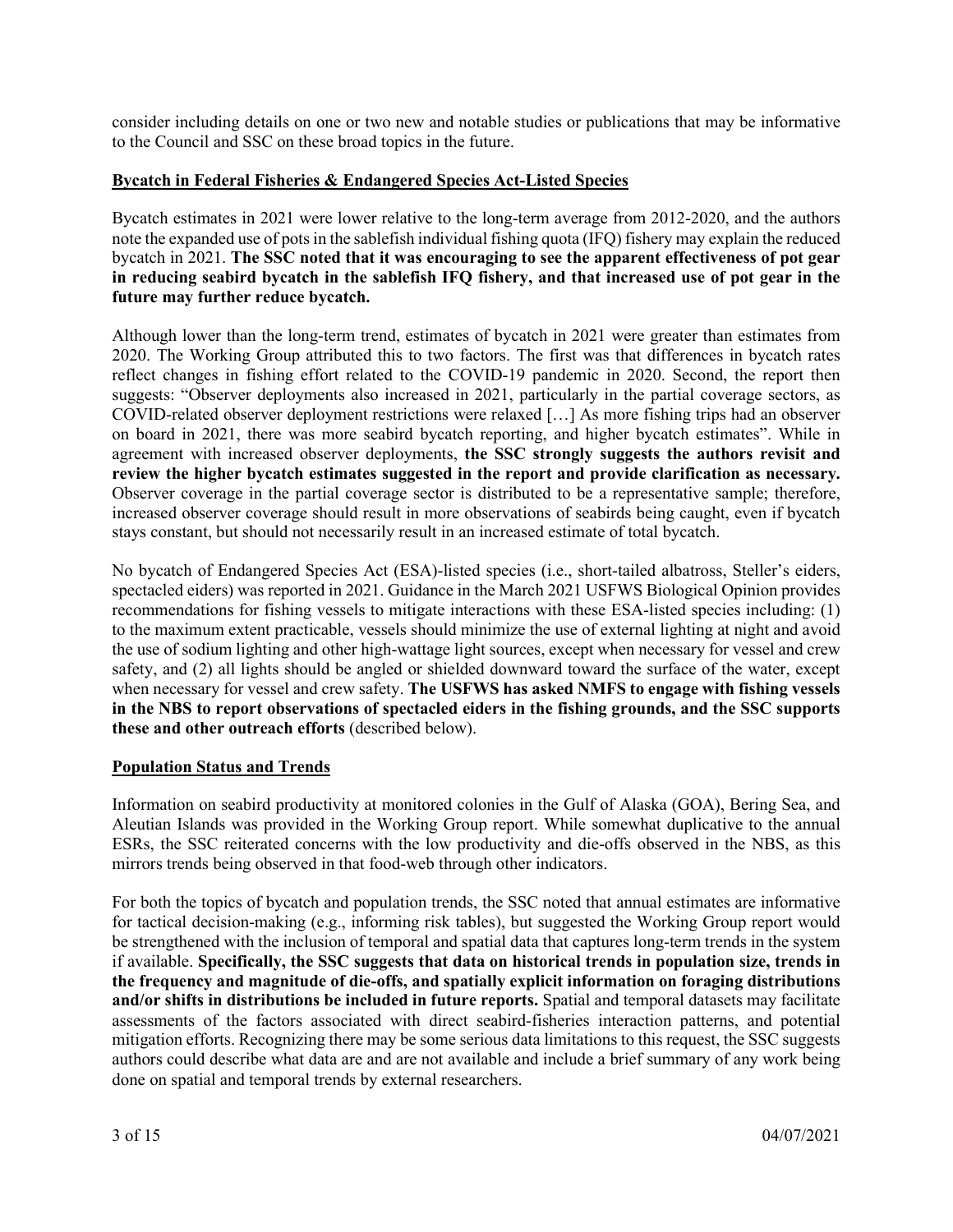The Working Group report briefly described efforts to review, extract, and synthesize information detailed in Observer notes, which could provide further temporal and spatial information about interactions with fisheries. The SSC notes this was promising and looks forward to seeing the results of these efforts in future years.

The USFWS has developed draft seabird identification materials for fishing vessels to help fishers both identify seabirds of special interest (ESA-listed) and to know what to do should they encounter or see ESAlisted seabirds. The Working Group agreed that efforts to engage fisheries to help mitigate seabird interactions would be worthwhile. The report noted that both NMFS and the USFWS are hoping to collaborate with industry on these efforts to ensure these outreach materials are effective and useful. The SSC commends these efforts and noted that the draft materials were well designed for addressing mitigation measures and timing considerations. For materials related to identifying ESA-listed species, the SSC feels the materials are a great resource for cases of identifying birds that are on deck (due to vessel-strike or bycatch). However, for observations of flocks of birds in the air or on the water, the SSC suggests the authors consider including more *in situ* examples and/or consulting with industry to determine what materials are most useful.

# **C-3 Scallop SAFE**

The SSC received a presentation on the 2022 Scallop SAFE from Scallop Plan Team (SPT) co-chairs Sarah Rheinsmith (NPFMC) and Tyler Jackson (ADF&G), and economist Scott Miller (NOAA-AKRO). There was no public testimony.

Under the FMP, the scallop stock assessment is developed by ADF&G with input from the National Marine Fisheries Service. The Stock Assessment and Fishery Evaluation Report (SAFE) is compiled by the Council's SPT. The SPT meets annually, and specifications are set annually, but the stock is assessed biennially. This is a full assessment year.

Currently, there is no stock assessment model for weathervane scallops in Alaska, although efforts to develop an age-based assessment are ongoing. In the absence of a formal stock assessment, ADF&G sets guideline harvest levels (GHLs) using data gathered through the scallop fishery observer program as well as fishery-independent scallop dredge surveys. In addition to trends in nominal CPUE, standardized CPUE indices are estimated to account for variations by depth, month, vessel, bed, and season. Estimates of the spatial scale of fishing effort and catch are also used to interpret trends in CPUE.

New information in the 2022 SAFE Report includes: 2021 fishery-independent dredge and trawl survey results, State management region–specific discard estimates, fishery CPUE, landings for 2020/21, and preliminary landings and CPUE estimates for 2021/22. The 2021 dredge survey was conducted in scallop beds in the Yakutat and Prince William Sound (PWS) registration areas. Abundance and biomass of small and large scallops increased in the two PWS outside district beds (WKI and EKI) and decreased in Yakutat districts beds. Meat weight to shell height and round weight decreased in all areas. In 2020, the SPT recommended that the dredge survey be implemented with broader spatial coverage at the potential cost to precision. The increased spatial coverage in 2021 had a modest impact on CVs which were all less than 0.35, except for the largest scallop bed off Yakutat (YAK3) where CVs were much higher.

Scallop abundance is estimated for portions of three of the nine registration areas only. Therefore, in the absence of stock-size estimates, the status of the scallop stock relative to overfished is unknown. The total catch estimate for the 2020/21 was 238,551 lb. (108 t) of shucked meats. This is 20.6% of the ABC (1.156 million lb.; 524 t) and 18.6% of OFL. Scallop landings in  $2021/22$  are estimated to be 298,755 lb. (136 t), and discard estimates are not yet available.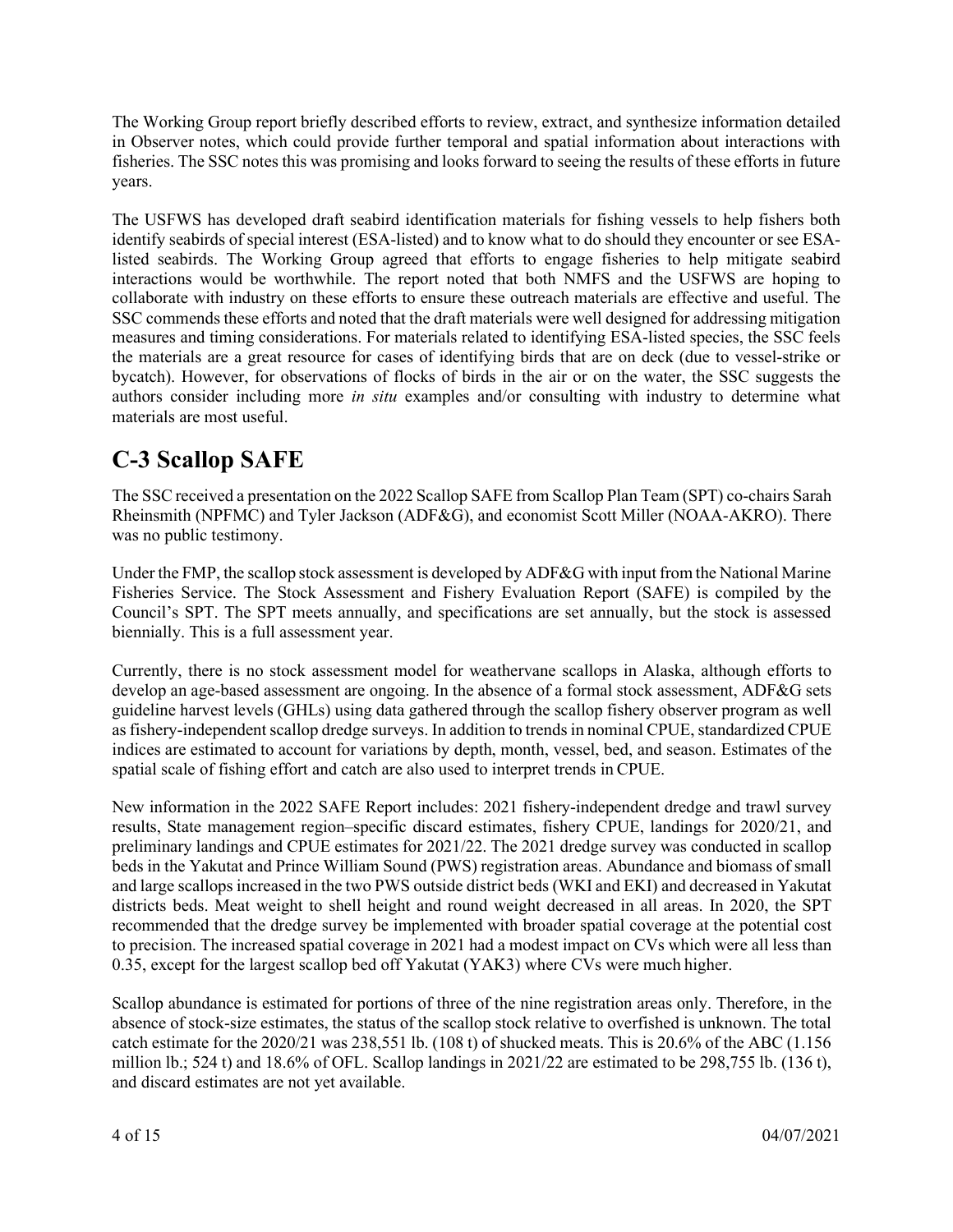Consistent with assessments since 2011/12, the SPT recommends that the 2022/23 OFL be set equal tothe Optimum Yield (1.284 million lb.; 582 t) as defined in the Scallop FMP and the 2022/23 ABC be set equal to the maximum ABC control rule value (90% of OFL or 1.156 million lb.; 524 t). **The SSC supports the SPT'sOFLandABCrecommendations and concurswiththe SPT's perspective thatthe management of the scallop fishery via GHLs continues to be very conservative with recent harvest levels at less than 20% of OFL**. Overfishing did not occur in 2020/21 and overfishing cannot be assessed for 2021/22 because estimates of discards are not yet available.

Given the conservative GHLs for scallops and stable harvest specifications over time, the SSC, in its June 2021 minutes, discussed whether a decrease in assessment frequency would reduce burden on staff and review resources and provide more time for development of new assessment methods. The FMP requires that a SAFE report be produced annually, and an FMP amendment would be required to accommodate an alternative assessment cycle. **The SSC reiterates its support for such an amendment to the extent that it allows greater flexibility in scheduling the SAFE report cycle.** Pending an FMP amendment, the SSC reiterates its past recommendation that the Executive Summary SAFE format be used in assessment "off" years.

The SSC appreciates the concerted efforts of the analysts to provide responses to the SSC's June 2021and earlier comments. Responding to the SSC request to better document the fraction of the area or population being exploited, the analysts reported an index of the spatial extent of fishing, which was helpful in interpretation of the observed CPUE; however, this did not address the larger question of the scope of exploitation. **The SSC requests that in the future, a map be produced of all beds that have been surveyed or fished (even if only historically)**. From this map, the footprint of the current fishery relative to the extent of the overall historical distribution should be provided in each SAFE.

The SSC recognizes that the management approach, allowing modest harvest on only a fraction of the known beds, appears to be inherently conservative with regard to limiting fishery yield and the probability of overfishing; therefore, the stock is likely to be underutilized. Based on the data collection program at present, there appears to be little avenue for improved information on total stock productivity in the future. If there is interest in improving the understanding of stock distribution and productivity in order to allow for the potential of an expanded fishery in the future, the **SSC recommends that the State consider allocating some portion of the annual survey effort to mapping of scallop beds to better define the boundaries of existing beds.**

The SSCcommendsthe authors on the preliminarymodeling work completed for the Kamishak and Kodiak districts. The SSC agrees with the author and SPT conclusions that a statewide assessment model is too large a project to complete at present given data and resource limitations, particularly the lack of survey information for many beds. **The SSC recommends that future modeling efforts be focused on an agestructured model (and/or other models for data-limited situations for comparison) for a single district, perhaps Yakutat where the recent fishery has been active.** The goal of this effort may be best focused on assessing the productivity and yield (both short and longer term) under the current status quo management approach.

For future age-structured modeling efforts, the SSC has the following recommendations, in addition to those provided by the SPT:

- The models should include discard mortality.
- If survey dredge efficiency is assumed to be known, include this information as a prior in catchability and force selectivity to be 1.0 for a reasonable range of sizes rather than allowing dredge selectivity to be less than 1.0 across the entire size range.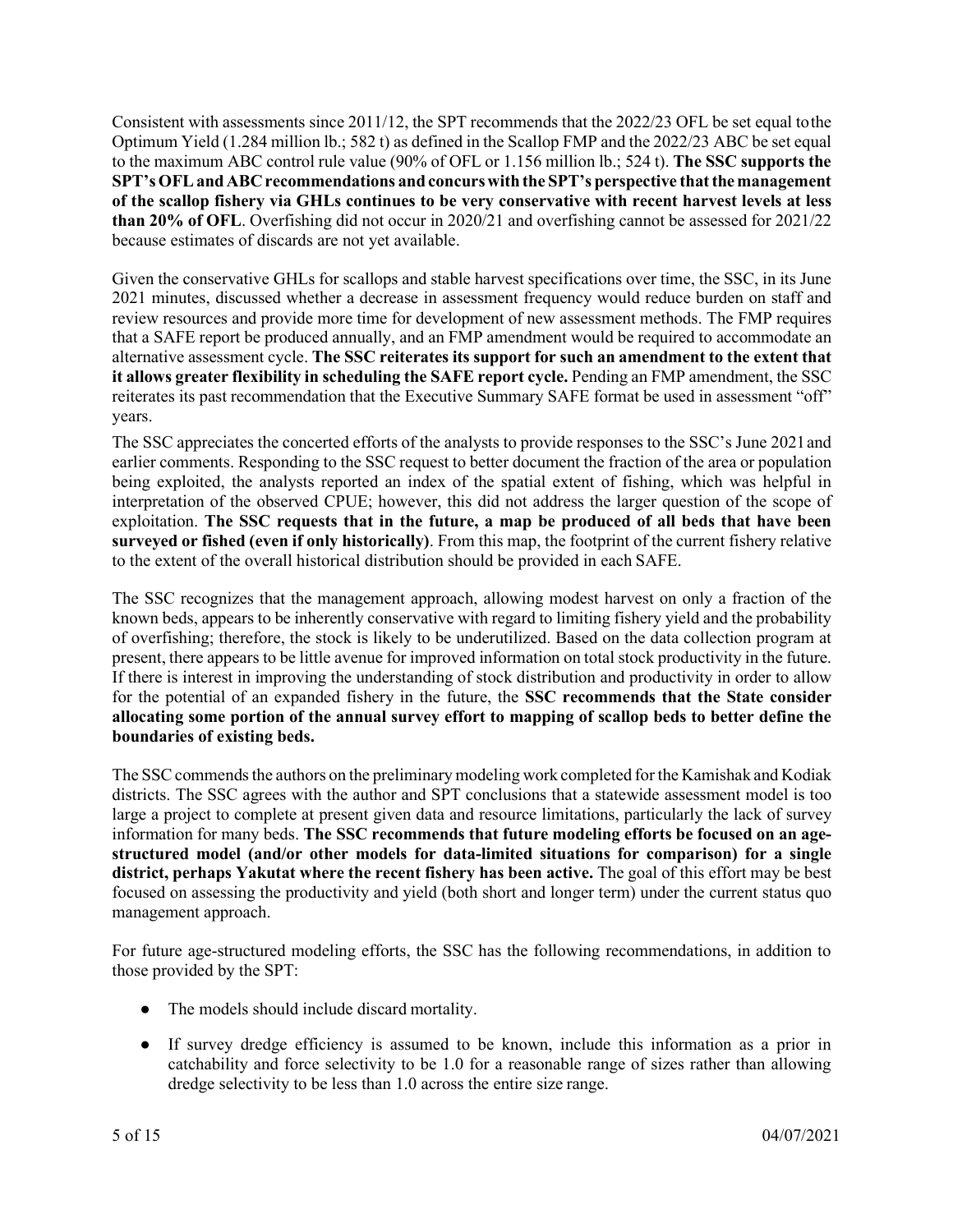- Consider dropping the trawl survey index as it is highly uncertain. If the trawl index is retained, provide justification for the implausibly small  $log(SE) = 0.01$  for several of the observations.
- As recommended by the SPT, further work on standardizing the fishery CPUE index will be needed, including a careful evaluation of its suitability as an index of abundance by region or overall.
- Provide an explicit basis for data weighting. Recent groundfish assessments may be helpful to assess the range of approaches commonly employed.
- Provide a basis for the selection of the variance in recruitment deviations.
- Provide a graphical summary of the fits to size-at-age data.

The SSC appreciates the work of the SPT and offers the following comments on the SPT Report:

- The SSC appreciates the work of the state-wide scallop survey team and notes that, while constrained to a limited number of scallop beds, the survey provides valuable information to inform both in-season ADF&G district-level management as well as the development of a formal stock assessment model. Going forward, the SSC recommends that the survey team consider adjusting the survey plan to include key beds in the Yakutat Area annually rather than in alternating years. The goal would be to produce a consistent survey time series to inform the development of the assessment model and allow important comparisons between fisheryindependent abundance and biomass estimates and fishery- dependent nominal and standardized CPUE estimates. The SSC recognizes that this may limit survey effort in the Cook Inlet and Kodiak regions.
- The SSC recommends the SPT and ADF&G survey team consider the value of re- deploying the ADF&G CamSled optical sampling platform relative to the current sampling methods. A recent publication (Batter et al. 2021, Journal of Shellfish Research) demonstrates the efficacy of this sampler to support abundance and biomass estimation. Importantly, the local scallop density and distribution information captured in the seabed imagery would provide independent estimates of abundance and biomass, insights into the planned dredge calibration study, and potentially support direct estimates of natural mortality (e.g., ratio of live to dead scallops), as well as support essential fish habitat assessments. If the CamSled tool is deployed, the SSC considers mapping of scallop bed boundaries to allow comparison between scallop distribution and fishing footprint to be a high priority.
- The SSC notes the importance of the dredge calibration experiment in interpreting the time- series in the near future until the new gear has its own series. The SSC looks forward to seeing the details of the calibration study, including bulk catchability and size-selectivity when the experiment is complete.
- The SSC recommends that the survey team consider documenting uncertainty associated with time on bottom for the survey dredge and methods used to estimate area swept.
- The SSC appreciated the analysts' efforts to examine scallop data collected in the westward region large-mesh trawl survey. Scallop catches in this gear were small and highly variable, likely due to the survey gear not being designed for scallops. The SSC concurs with the SPT's assessment that these data provide little additional information to inform the age- structured modeling work and continued efforts are unlikely to be fruitful. However, examination of scallop catches outside the known beds may provide insights into the locations of scallop beds not currently detected in the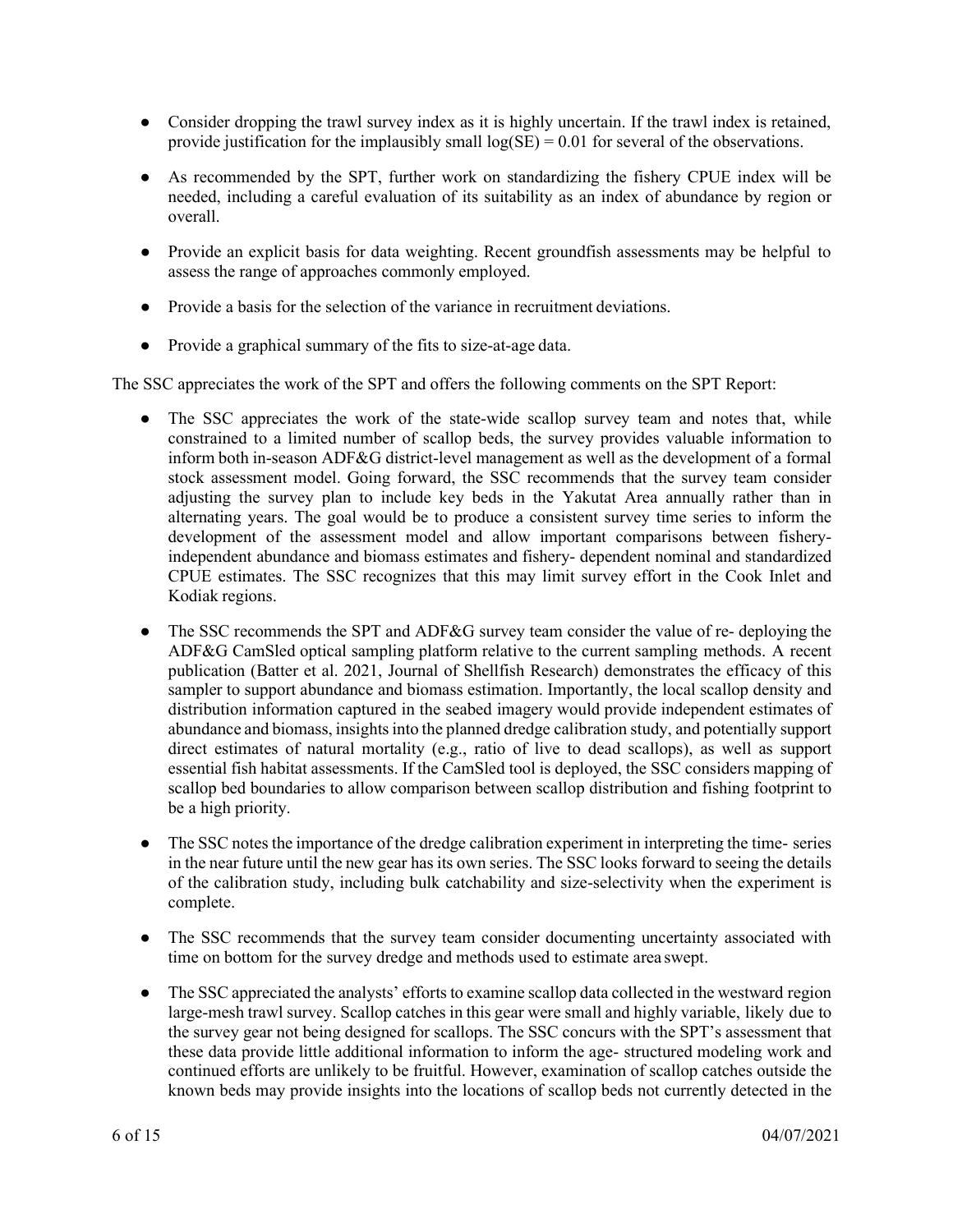fishery or state-wide survey.

- **The SSC recommends that the SPT consider whether the OFL levels are appropriately set using the current reference period from 1990-1997, given the more recent CPUE trends and biological information (e.g., average weight) available.**
- The SSC encourages the continued monitoring of weak meats and supports the SPT recommendation to improve collection of quantitative data for monitoring individual scallop condition indices and stock health trends. The SSC recommends the analysts and SPT consider additional observer training and other more objective sampling protocols to standardize and improve weak meat detection.
- The SSC was pleased to see that CTD data were collected during the 2021 survey reported in this SAFE Report. To the extent possible, the SSC recommends continuing this sampling in subsequent surveys.
- The SSC encourages continued investigation of trends in meat weight and whether these may be driven by environmental factors, such as temperature, in addition to the timing of the survey.
- Regarding the change in the shell height definition from the 'top shell' to 'outer shell,' the SSC appreciated the brief analysis of paired valve measurements provided. The SSC concurs with the analysts that redefining the shell height from "top valve" to "outer shell margin" is appropriate without using a conversion for survey data, given the mixed history of data collection. The analysts indicated that there are plans to conduct a similar analysis on shells collected during the fishery. The SSC looks forward to seeing this analysis.
- $\bullet$  The SSC noted that although the scallop fishery has a small spatial footprint, scallop fishing should be included in future fishing effects modeling because of the bottom-tending characteristics and rigid nature of the gear.
- The SSC suggests that the SPT and ADF&G survey team may benefit from a deeper examination of recent and ongoing science and management efforts for Atlantic sea scallops, including development of appropriate survey designs, cooperative survey data collection, and ecosystem interactions and effects, particularly with regard to management in the context of choke species, as well as invasive species such as the tunicate *Didemnum vexillum*.
- **The SSC recommends that the SPT consider whether there would be value in conducting an analysis that would assess whether or not this fishery is underutilized and, if so, identify barriers to increased participation in thisfishery.**
- The SSC recommends that the SPT consider the value of a study on the genetics of scallops to help define stock structure.
- The SSC is encouraged to see that its multi-year comments on socioeconomic considerations in the scallop SAFE are in the process of being addressed and looks forward to continued work in this area as described in Appendix 1. This fishery is important from a socioeconomic analytic perspective in that the National Standard 8 goal of providing for the sustained participation of fishing communities does not appear to have been met over time. It has the potential to serve as a case study including lessons learned that would be of benefit to future management program design and application in other fisheries. The SSC requests that the analyst carefully examine the text regarding fishery taxes and crew- shares to ensure accuracy and remove speculative content.
- The SSC supports the SPT recommendations to streamline the SAFE document by including the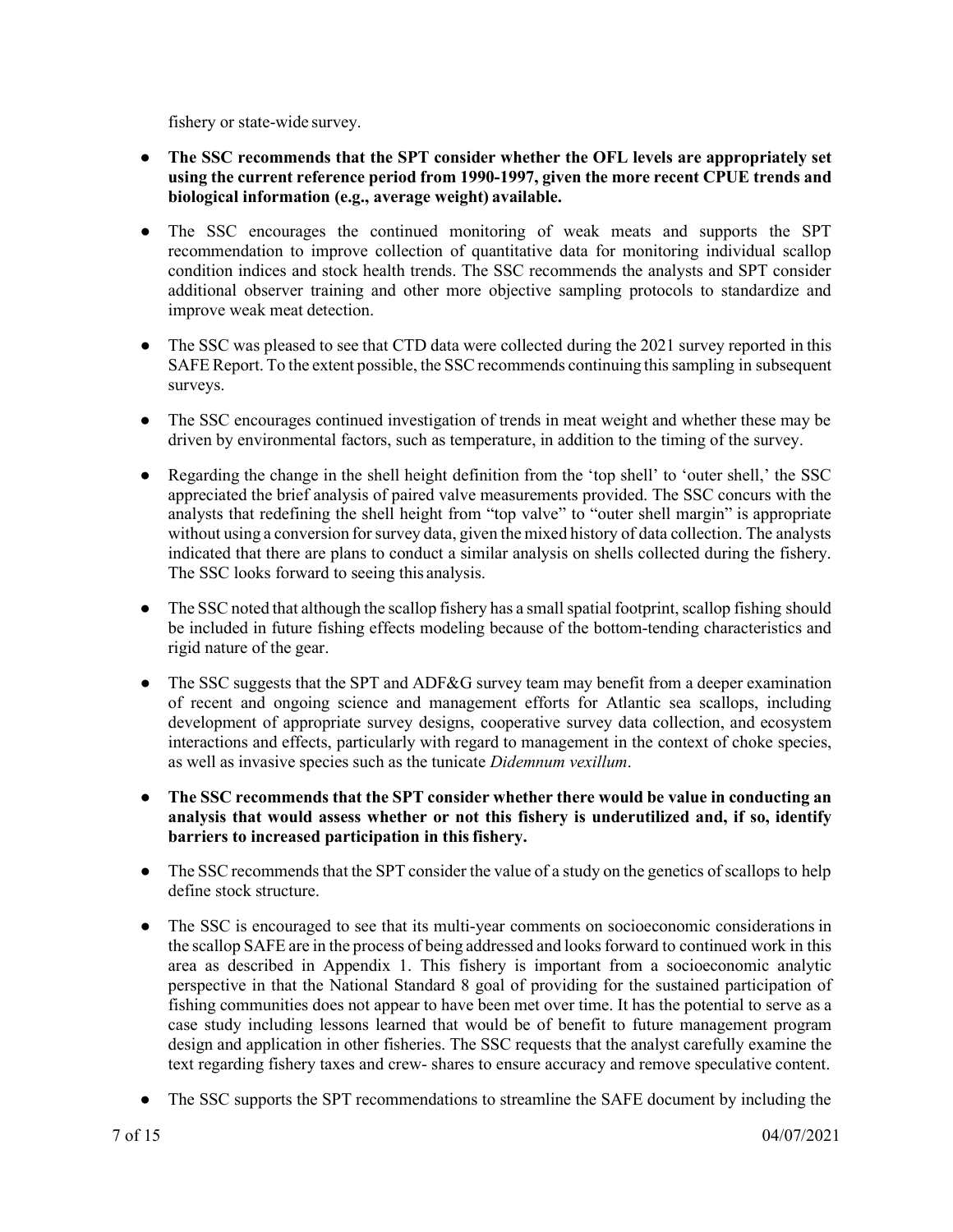survey history and methods via references to the appropriate ADF&G documents. In addition, reductions in the area-specific fishery performance sections may also be warranted as these do not directly inform stock status determination. Finally, several minor editorial issues should be reconciled if these sections continue to be included:

- Table 2.2 headers missing for 'total' and 'sampled'stations.
- Tables 4.4, 4.5, 4.6: why are there no discard mortality estimates?
- $\circ$  Table 4.11, 4.12 report an order of magnitude lower discard mortality rates are these correct? If so, perhaps include a comment on why this is the case.
- $\circ$  If trawl data are to be reported, please convert to lb/nm<sup>2</sup> instead of kg/km for comparability with dredge data.
- Check accuracy of numbers presented for OY and OFL on page 6 section 1.1 and MSST on page 8.
- In Table 2.1, separate landings and discards so trends can be discerned.

# **C-4 Initial Review of GOA Rockfish Program Adjustments**

The SSC received a presentation from lead analyst Jon McCracken (NPFMC). Public testimony was provided by Julie Bonney (Alaska Groundfish Data Bank), Jon Warrenchuk (Oceana) and Heather Mann (Midwater Trawlers Cooperative; MTC). Additional written comments were provided by Linda Behnken (Alaska Longline Fishermen Association), Heather Mann (MTC) and Jon Warrenchuk (Oceana).

The proposed adjustments include an option for an earlier season start as well as several options related to relaxing use caps. The earlier start date is consistent with options explored under the original program design. It is expected to allow vessels and plants to remain active given the loss of the wholesale market for the flatfish fishery, which used to be prosecuted in April; however, concerns were expressed in public comment related to this early opening coinciding with rockfish parturition (release of larvae).

While the proposed adjustments relax some GOA rockfish program (RP) use caps that are generally considered to support sustained community participation, the analysis suggests the current cap limits may actually be undermining their intended purpose, and other program elements would likely be sufficient to support the original goals. Regarding the latter, the SSC notes that the Kodiak landing restriction, which would not change under any of the management alternatives being considered, is the primary community protection program element. Additionally, allocations of quota are not severable from LLP licenses, and there are accumulation limits related to LLP license ownership intended to prevent consolidation of quota ownership within the fishery.

The analysis as written supports the conclusion that the current use caps proposed for modification under Alternative 2, Options 2-4, are likely undermining economic efficiency and some of their efficacy as sustained community participation protection measures. Related to the specific use cap changes considered, the analysis suggests that: the reduction in the number of processors in Kodiak in recent years was not driven by the RP, and processor accumulation limits are constraining processing volumes such that some stocks are currently underutilized or could become underutilized if TACs were to increase or other exogenous shocks were to occur; the intention of the cooperative holding cap is better achieved through processor caps; and the dusky and northern rockfish processing caps are currently resulting in underutilization of the available TACs. As noted below, the SSC recommends minor extensions to the analysis to more fully describe the potential impacts of changes to the use caps on dimensions of sustained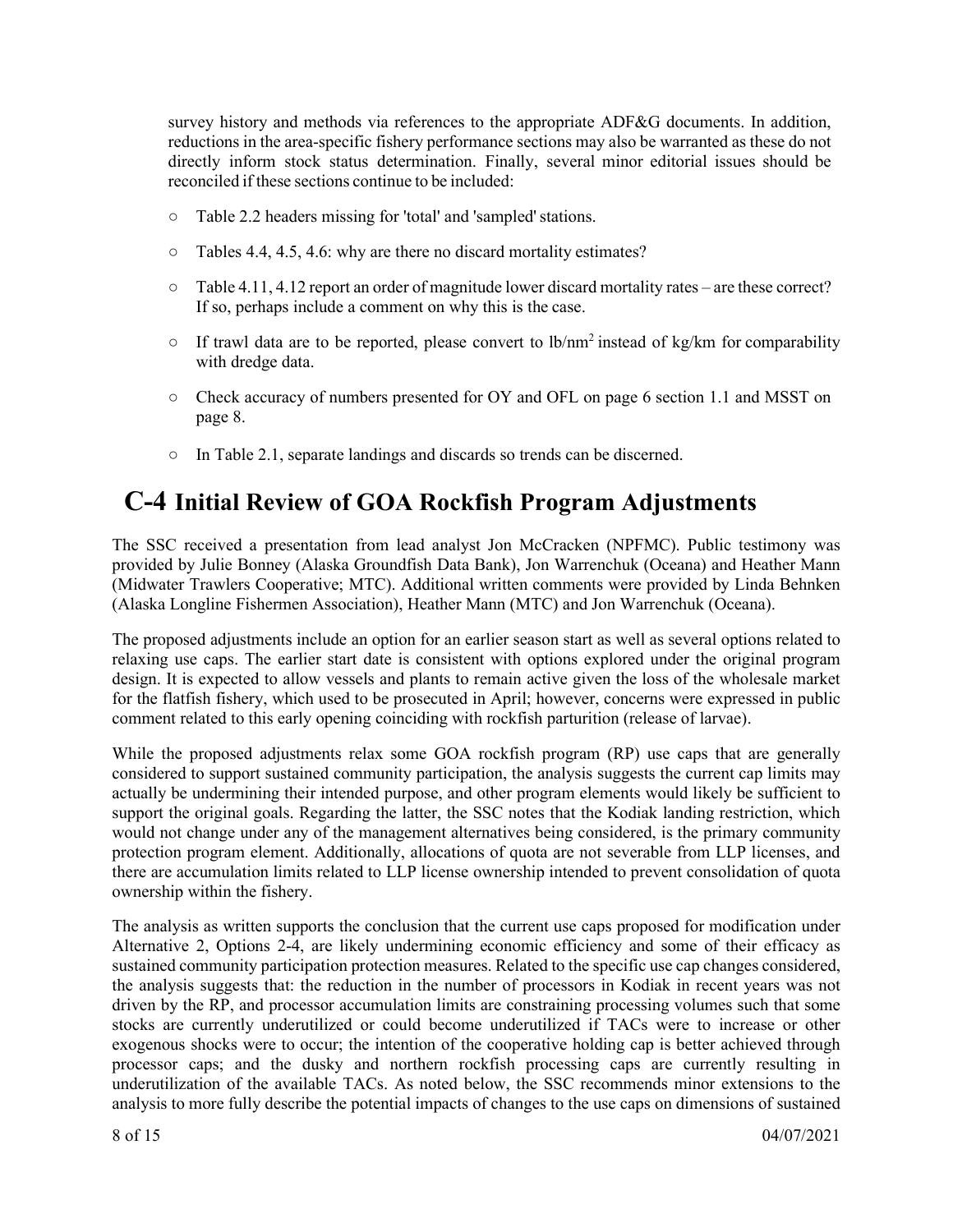community participation. Although the analysis supports efficiency gains associated with Alternative 2, Options 2-4, for processing plant and vessel owners, potential near-term and long-term impacts on processing labor and vessel crew are less well developed in the analysis.

#### **The SSC finds the analysis sufficient for Council decision making at final action, subject to minor modifications.**

#### **The SSC recommends the following points be addressed in the analysis:**

- Correct language describing cooperative formation around processors to reflect the current RP, rather than the prior GOA rockfish pilot program.
- Enhance the usability of Figures 2-4 and 2-5 by labeling the weeks corresponding to the April 1 and May 1 season breaks. In addition, the potential effect of Option 1 on changes to the temporal fishing patterns could be enhanced by also including similar figures for a pre-COVID year.
- **Draw more extensively from monthly PSC data, in particular for the April 2021 fishery, to demonstrate the effect of the earlier start date on Chinook salmon and halibut PSC.** This could be accomplished through modifying Table 2-2. In addition, a summary description of PSC reallocation rules pertinent to the RP should be provided.
- Provide additional information about regulations relevant to prohibitions on discarding and exceedance of quota amounts, particularly in regard to sablefish.
- Ensure there is a description of the original rationale for the season and use caps in this document. Ensure the analysis addresses the extent to which these Options may undermine or reinforce any of the original program objectives.
- More thoroughly characterize, or indicate uncertainty, regarding the administrative costs that are likely to be saved and potential employment changes associated with allowing CV cooperatives to consolidate at holding caps in excess of 30%.
- **Clarify the specifics of what has driven processor consolidation**. In particular, addressing:
	- The extent to which the RP has or has not influenced past consolidation and the extent to which the processor cap is likely to influence future potential processor participation.
	- The concern that a long season leads to lower daily landings which will demand lower daily processing capacity and therefore may drive further consolidation.
- **More fully characterize the potential impacts of changes to the use caps on vessel crew and processing workers**, including:
	- Strengthening the links between better quota utilization and longer processing seasons to impacts on crew and processing workers.
	- Considering potential longer run impacts associated with further processing sector and fleet consolidation due to changes in the use caps, if any, including any tradeoffs between number of positions, wages, and length of employment.
- Reflecting any preferred alternative identified by the Council, consider the extent to which a single or a subset of the Options under Alternative 2 could increase flexibility and efficiency while potentially outperforming an implementation of all options simultaneously in terms of sustained community participation.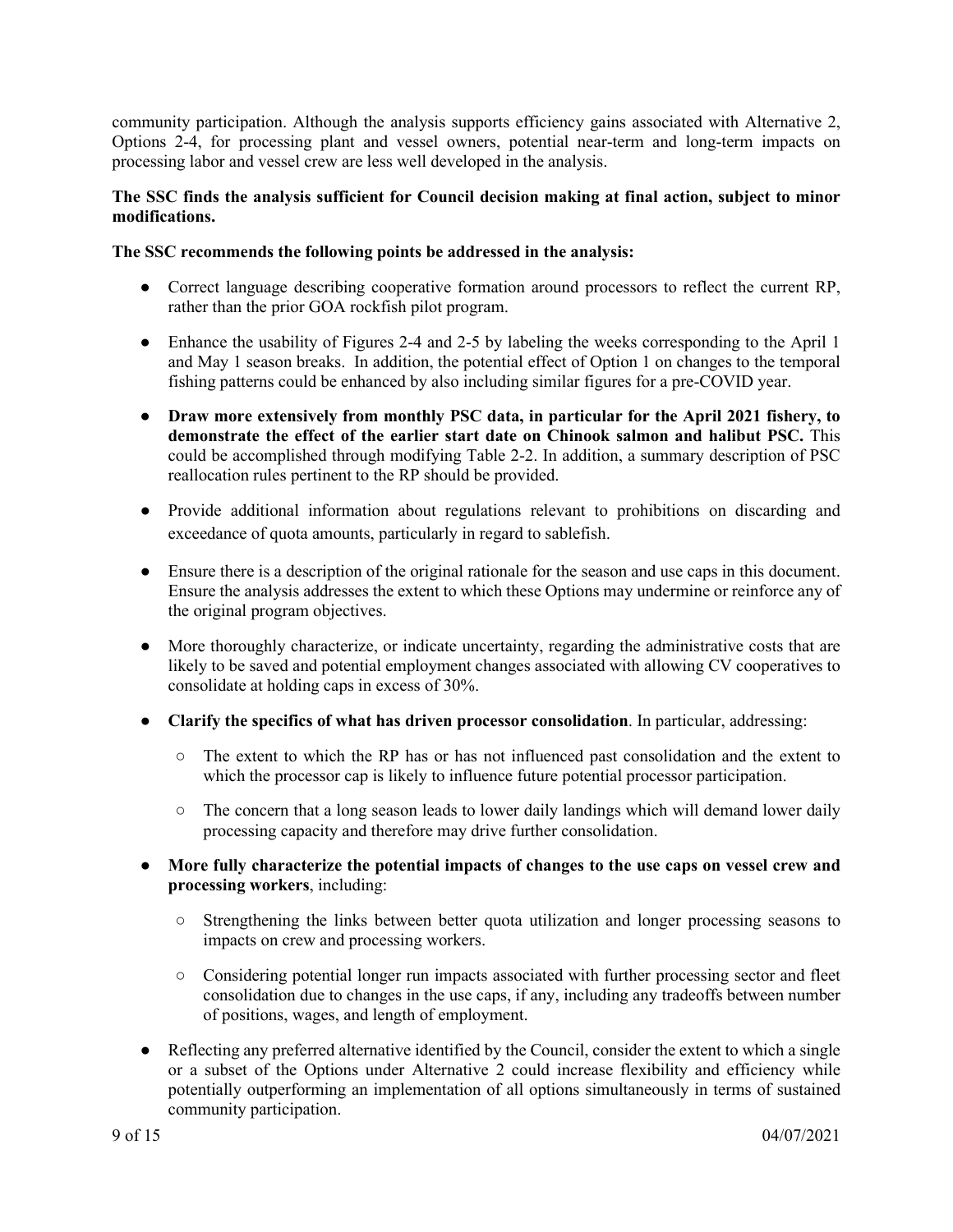○ For example, consider the potential for a permanent and anticipated change in season length extending past the COVID crisis (Alternative 2 Option 1 only) to provide opportunities for increased utilization of dusky and northern rockfish and support four active rockfish processors (i.e., continuing to control processor and harvester consolidation with the same accumulation limits as in the past intended to ensure competitive processing labor and crew labor markets).

Public comments highlighted a concern that under an April 1 start date, additional harvest could occur during important rockfish parturition periods under Option 1. The SSC questioned whether the action would require an Environmental Assessment and NPFMC staff noted that the current thinking among analysts is that it likely falls under a Categorical Exclusion. The SSC noted that the Categorical Exclusion for the 2021 Emergency Rule that modified the season start date from May to April indicated that the date range was analyzed for the Central Gulf RP and found to have no significant effects. However, April 1 was not explicitly included in the dates originally analyzed. The SSC also notes that, in addition to the starting date change under Alternative 2, Option 1, of this action, the flexibility under Alternative 2, Option 4, may increase utilization of rockfish quota for northern and dusky rockfish. Public testimony indicated that utilization of quota may increase; however, northern and dusky rockfish are difficult to catch and their harvest will likely occur throughout the timeframe that the fishery is operating. **Given the issues raised, the SSC recommends the analysts consult with stock assessment authors of dusky, northern and Pacific ocean perch and/or other relevant experts to consider the timing of parturition and exploitation relative to Options 1 and 4 under Alternative 2 in making a final determination about the appropriate analytic document**. The SSC recommends that the RIR background section contain key conclusions from the evaluation, similar to what was done for the RIR associated with the 2021 Emergency Order action.

# **D-2 Bering Sea Fishery Ecosystem Plan**

### **Bering Sea Fishery Ecosystem Plan Team Report**

The SSC received a presentation from co-chairs Diana Evans (NPFMC) and Kerim Aydin (AFSC), as well as a report from the Bering Sea Fishery Ecosystem Plan (BS FEP) Team, which summarized progress towards implementing the BS FEP. This was an update to the SSC (i.e., a non-action item), and no public testimony was received. Updates on work towards implementing two of the BS FEP action modules through the Local Knowledge, Traditional Knowledge, and Subsistence (LKTKS) and Climate Change taskforces were covered under separate agenda items.

*Bering Sea Strategic Ecosystem Evaluation/Health Report (Report):* The BS FEP team efforts were focused primarily on the continued development of the Report at their March 2022 meeting, which is intended to characterize the state of the Bering Sea ecosystem relative to the six overarching ecosystem goals and associated objectives as identified in the BS-FEP. **The SSC recommends that the BS FEP team adopt their formal title, the Bering Sea 'Strategic Ecosystem Evaluation' (SEE) and avoid using the term 'health'** for reasons previously identified in the February and June 2021 SSC meetings. The SSC restated that the term 'health' places a somewhat subjective interpretation on the system, and in particular, one that is limited to a stationary concept in an ecosystem where the dynamics are, in fact, changing (non-stationary).

The SSC appreciates the continued efforts of the Team to distinguish this strategically focused ecosystem work product from others that are intended to provide tactical advice on an annual basis, such as the ESRs and Ecosystem and Socioeconomic Profiles (ESPs). While the SSC recognizes the Report is designed to evaluate whether the "Council is achieving ecosystem goals", **the SSC strongly recommends that the**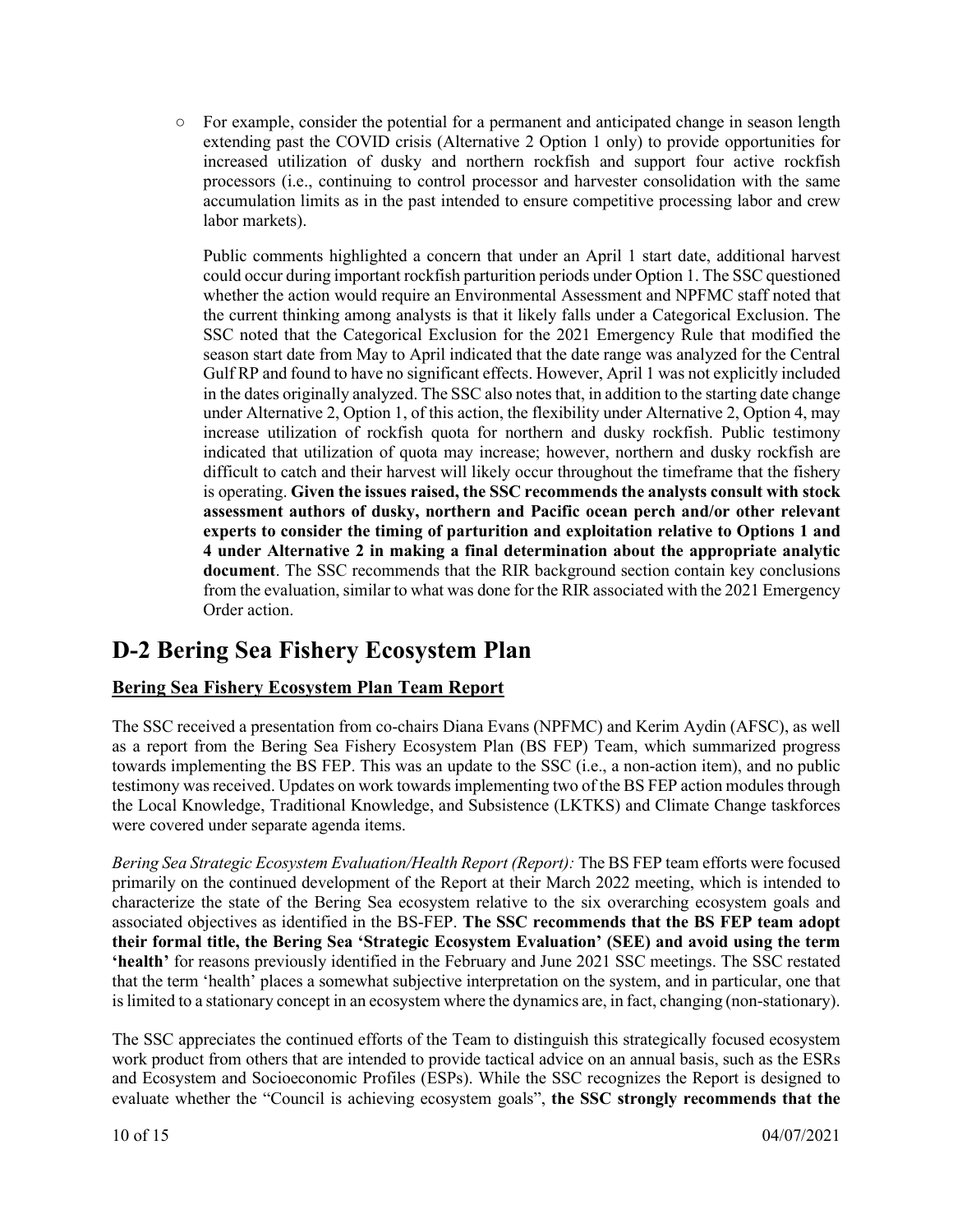**Team provide indicators that are likely to remain informative to those overarching goals in the BS FEP into the future**, given shifting baselines in the Bering Sea. In addition, **the SSC highlights the need for an iterative process** whereby indicators are reviewed and refined periodically to ensure that they are informative to their respective goals.

The SSC looks forward to reviewing the partial pilot report in the fall, and notes that SSC members will be able to provide more insightful feedback once a preliminary indicator list is presented. **The SSC is supportive of the BS FEP Team decision to delay expanding the process into other large marine ecosystems** until a later date, possibly coincident with the completion of the GOA-CLIM for that specific region.

### **Climate Change Taskforce Report**

The SSC received a presentation from Diana Stram (NPFMC) and Kirstin Holsman (AFSC) from the BS FEP Climate Change Taskforce (CCTF) on their recent meeting and progress. No public testimony was provided.

The CCTF held their fifth meeting in two parts (January and March of 2022) in which they focused on development of a Climate Readiness Synthesis (CRS) report. The CRS report will synthesize the Council's current state of readiness by providing a management overview, an overview of the state of knowledge, and a review of SAFE documents for climate change information. As part of the report, the CCTF plans to identify near-term/'low-hanging fruit' actions or modifications to advance climate readiness for each of the main sections (Management Process, Stock Assessment and Fishery Evaluation (SAFE) Reports & Plan Team Minutes, and Knowledge & Information). **The SSC appreciates this approach and concurs that it will be a useful component of the report.** The SSC looks forward to the opportunity to review and provide comments on the CRS report.

While the CRS report will provide an initial synthesis of the Council's current state of climate readiness, the SSC sees value in periodically updating the CRS report to track progress toward this objective over time. **The SSC suggests that the CCTF consider outlining a process and timeline for revisiting and updating the CRS report in the future.**

The CCTF also reviewed and discussed a stakeholder-developed ecosystem matrix (EcoMatrix). The SSC extends its appreciation to the coalition of stakeholders for their initiative and engagement. The CCTF was generally supportive of the concept but listed some concerns and challenges with components of the matrix and implementation, and potential overlap with existing products (e.g., ESPs), and did not adopt it as a tool. Identification of potential management tools is a component of Objective 3 of the CCTF's work plan and will be a focus once the CRS report is completed.

The CCTF indicated in their report that there is a need to increase public engagement in their meetings (perhaps through Zoom meetings). **The SSC concurs with this assessment and encourages the CCTF to explore ways to increase public engagement in their process.**

The SSC appreciates the progress being made by the CCTF and looks forward to future updates and the opportunity to review and provide comments on work products when available.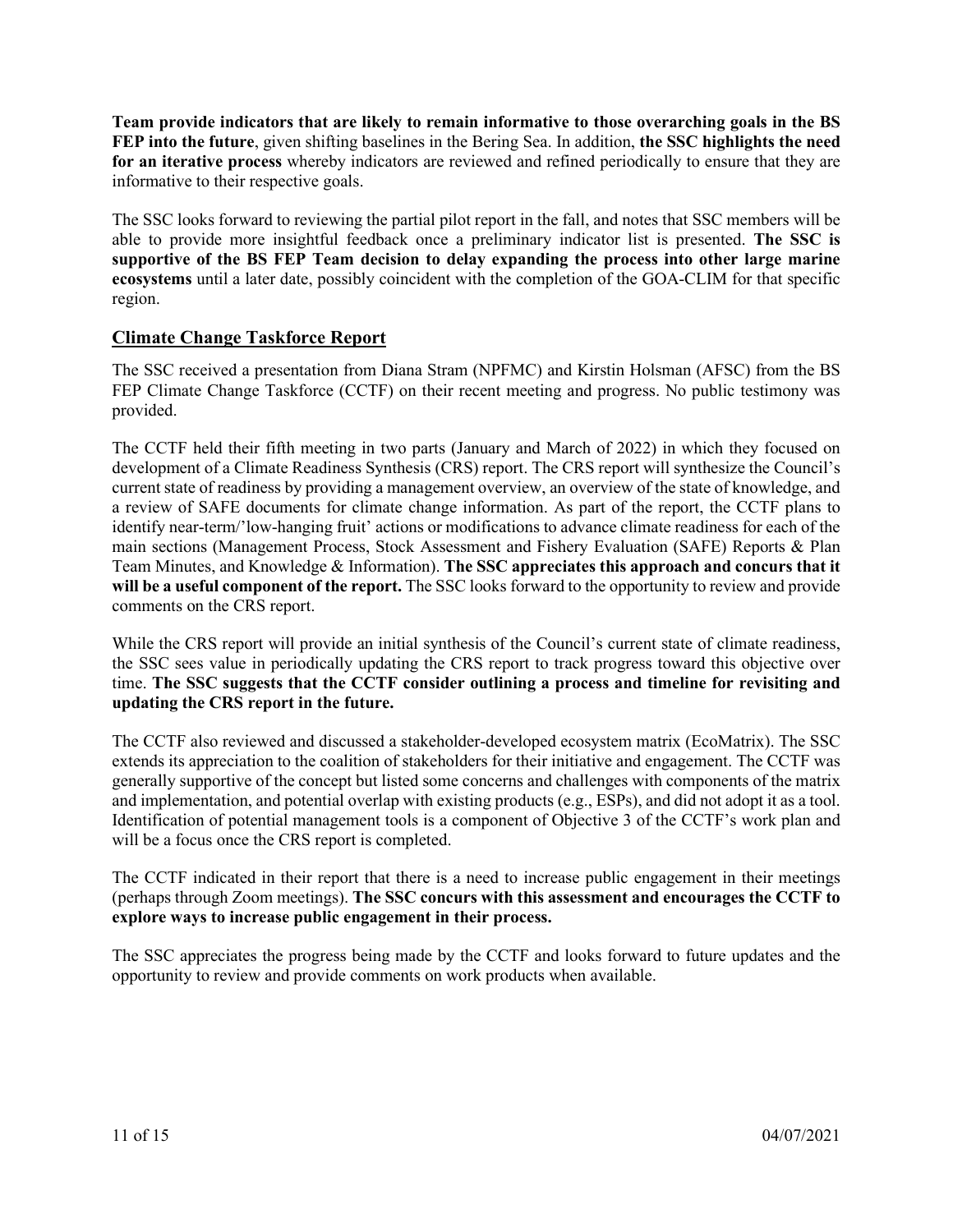### **Local Knowledge/Traditional Knowledge/Subsistence Taskforce Report**

The SSC received a presentation from Kate Haapala (NPFMC) and Sarah Wise (AFSC), co-chairs of the LKTKS Taskforce. The presentation provided an update on Taskforce activities over the past year, with a focus on the recently completed "Draft Protocol for Identifying, Analyzing, and Incorporating Local Knowledge, Traditional Knowledge, and Subsistence Information in the North Pacific" (hereafter, Draft Protocol) and the newly developed LKTKS search engine. No written or oral public testimony was received.

The LKTKS Draft Protocol is intended to provide guidance for analytical staff, researchers, and the Council for identifying, analyzing, and incorporating LK, TK, and subsistence information into the Council's decision-making process. The development of the Draft Protocol has been, and will continue to be, an iterative process. **The SSC found the Draft Protocol enlightening and helpful, and encourages its further development.** The SSC looks forward to the development of more information regarding onramps for LKTKS information into the Council decision-informing process. The SSC suggests that in addition to the onramps discussed in the Draft Protocol, a useful approach would include consideration of potential onramps within the recurring cycles of updating and improving existing decision-informing analytic products such as ESRs, SAFE documents, including ESPs where relevant, and the Annual Community Engagement and Participation Overview (ACEPO), among others. The SSC also suggests expanding the Conclusions section of the Draft Protocol to include any information on next steps and guidance where to go from here, recognizing the LKTKS Taskforce's role in this process and acknowledging that final decisions rest with the Council.

In developing the LKTKS search engine, the LKTKS Taskforce has identified and collated hundreds of sources of LK, TK, the social science of LK and TK, and subsistence information relevant to federally managed fisheries in the North Pacific. Designed to support the use of best scientific information available in the Council's decision-informing analyses and decision-making processes, a search engine was developed and will be a publicly available tool maintained by Council staff. **The SSC recognizes the value of the search engine and commends the efforts that went into its creation.** The SSC supports finalization of the current iteration of the search engine work product while recognizing that, like the protocol work product, it will continue to be refined and evolve over time.

**The SSC recommends early implementation of several of the practical steps outlined on page 21 of the Draft Protocol.** These may include having Council staff use the LKTKS search engine for current and new analytic decision-informing products and modifying analytical templates used by Council staff for those same products where practicable. This early use could serve to provide useful and timely feedback to protocol and search engine developers, as well as early identification of Tribal governments and communities that may be impacted by a particular action. Early identification of those potentially impacted may also serve to make outreach (and formal consultation where appropriate) more robust.

# **D-3 IPCC Update**

The SSC received a presentation from Kirstin Holsman (AFSC) on the Intergovernmental Panel on Climate Change (IPCC) 6<sup>th</sup> Assessment Report, with a focus on results from Working Group I (The Physical Science Basis) and Working Group II (Impacts, Adaptation, and Vulnerability). Especially pertinent to management of Alaskan fisheries is the cross-chapter Paper 6 dealing with Polar Regions, on which Dr. Holsman is one of the authors. Key highlights include:

• The North Pacific is already experiencing and projected to see an unprecedented pace and extent of change in sea surface temperature.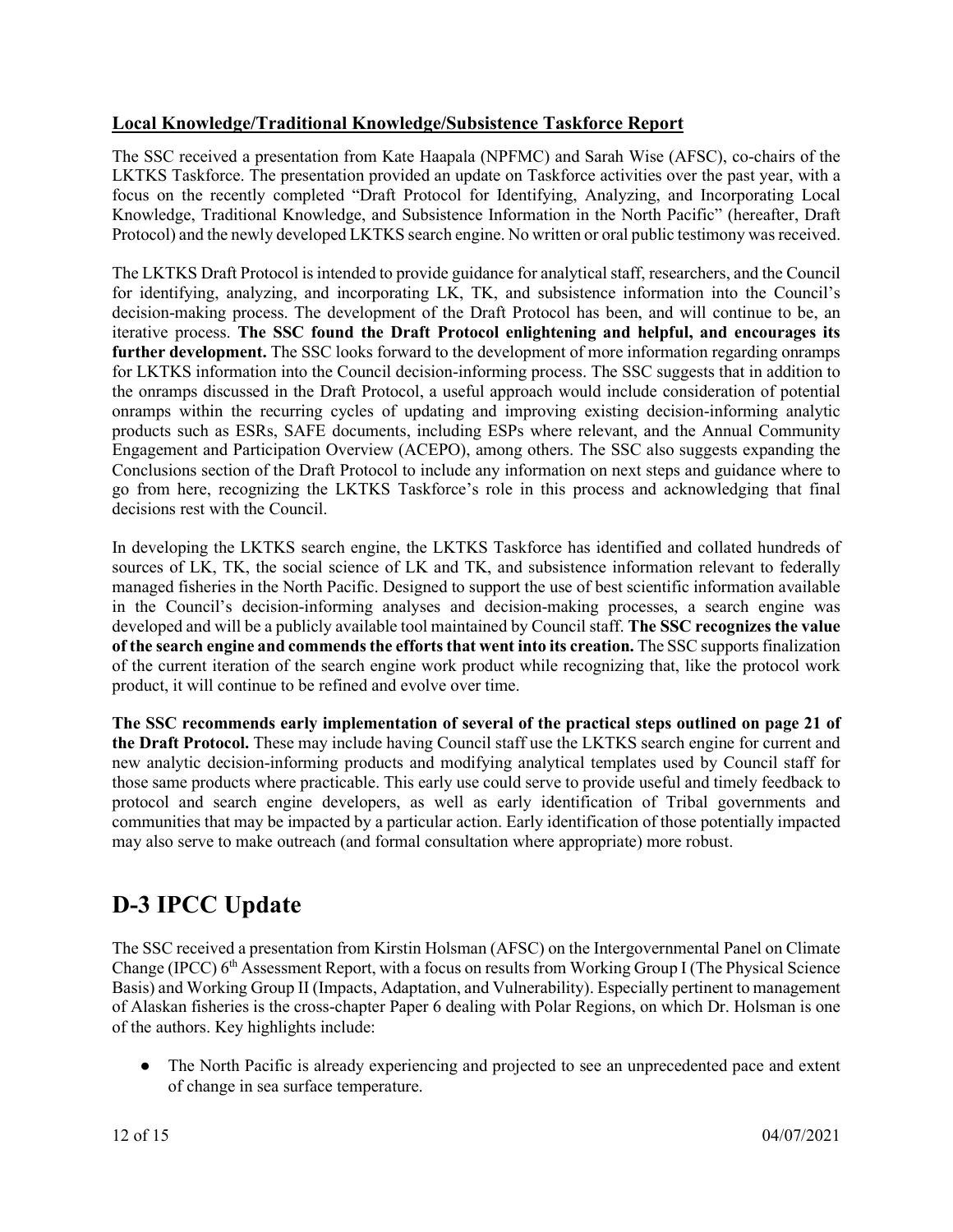- Two of five low carbon mitigation scenarios predict a practically ice-free Arctic, which could be observed as early as 2070.
- Declines in fish biomass are projected in both the eastern Bering Sea (EBS) and GOA, while variable or increased fish biomass is expected in the Beaufort and Chukchi seas.
- Decreasing production of walleye pollock, Pacific cod, and arrowtooth flounder are expected due to declines in large copepods.
- There is high confidence that climate change will have impacts on subsistence and commercial fisheries and will threaten the dependence on polar regions for food production.

The SSC thanks Dr. Holsman for the informative presentation.

The SSC inquired about Dr. Holsman's experience with the IPCC process as a collaborator on the assessment report and chapters, and specifically whether there were any lessons that could guide the development of climate-informed management strategies within the North Pacific. Dr. Holsman highlighted that a multinational and cross-disciplinary approach, including experts from a wide range of fields, was necessary in considering the risks and adaptation strategies in response to climate change. **The SSC agrees that, as data collection, stock assessment, and fishery management systems are evaluated and adapted for climate readiness and resilience, it is important to draw upon expertise and examples outside of fisheries and from other panarctic countries that are confronting similar challenges**.

The SSC posed several questions about how the projections of reduced fish biomass in the GOA and EBS were made and how those broad regional projections relate to specific stocks. Specifically, the SSC would be interested in learning what regional data are assimilated into these models and if the stark projections of biomass decline are mainly due to the movement of pollock. The SSC also noted that the use of SSP5 - 8.5 climate scenario has been recently criticized as highly implausible and would like to see more realistic scenarios used as the default for examples of specific stock projections. The SSC noted the important information gap between global projections and regional manifestations of species-specific dynamics, distributions and decision-making. One example of this are crab rebuilding plans that continue to rely on status quo recruitment projections. In future updates on IPCC findings and research, **the SSC would be interested in additional details about the models used for generating fish biomass projections, and discussion of what species or stocks would be impacted most by projected climate-driven changes in physical and ecological conditions within the GOA, SEBS, NEBS, and Arctic regions.** The SSC would also be interested in additional information on the extent to which the adaptive capacity of fish species was considered within biomass projections under climate change scenarios, or whether projections were based on a static thermal niche.

The SSC noted that the NPFMC's fishery management plans rely on the "prevailing ecological and environmental conditions" as their foundation. However, climate change projections suggest increasing variability and continuing changes. **This suggests renewed discussion of more dynamic reference points and explicit planning for a future with lower predictability are necessary, and planning should begin now.** The SSC feels that explicit consideration of management strategy performance in the face of reversible vs. non-reversible, and rapid vs. slow, changes to Alaska's marine ecosystems is necessary.

# **D-4 Best Scientific Information Available Directive**

The SSC received a presentation from Anne Hollowed (AFSC) on how Best Scientific Information Available (BSIA) is currently implemented within the Alaska region in the context of the National BSIA Procedural Directive. The NOAA Fisheries BSIA Procedural Directive requires a response from each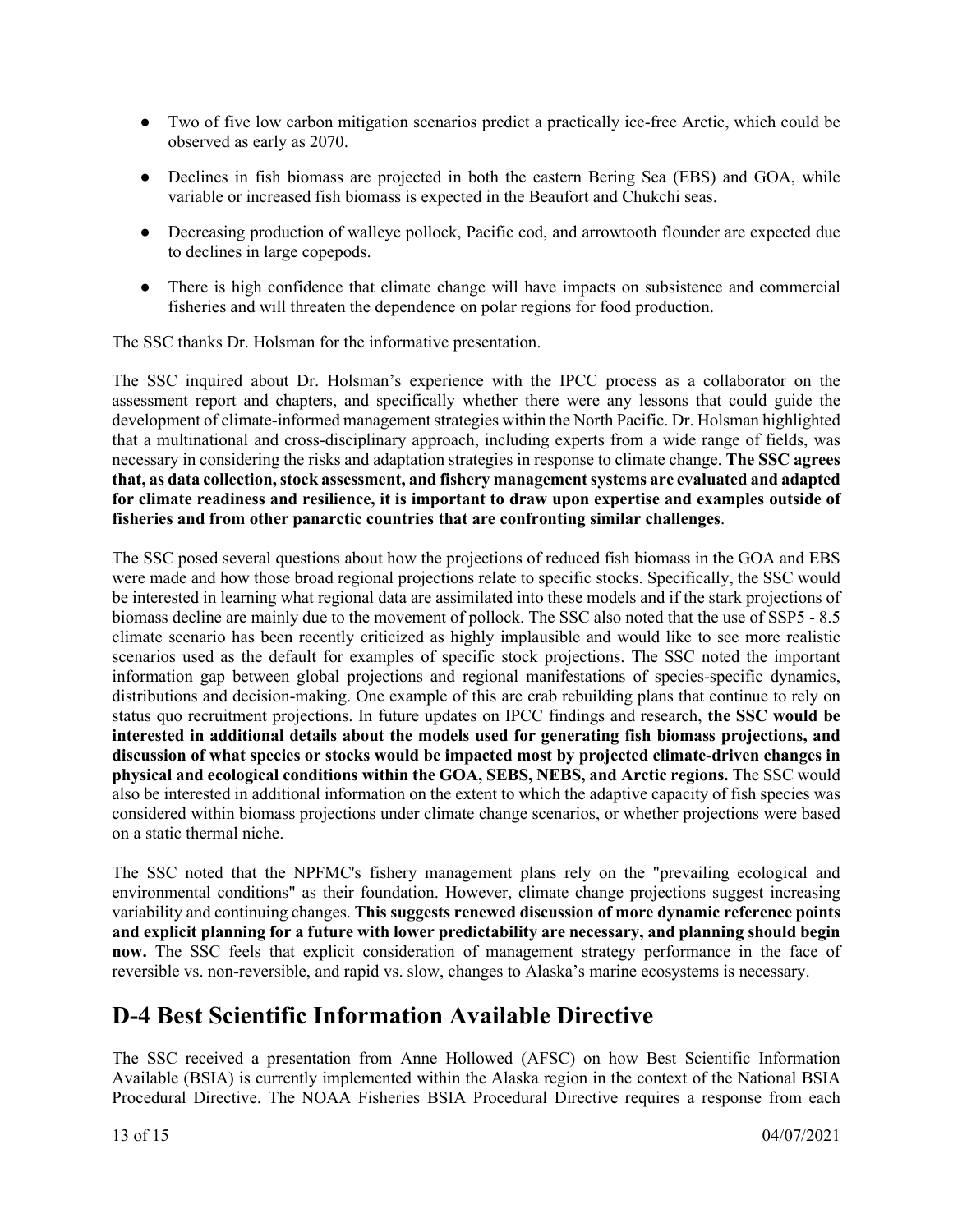region by May 2022 on the process for applying the BSIA guidelines within their region. The AFSC developed a draft response to the Procedural Directive, with input from the Alaska Regional Office (AKRO) and ADF&G. The draft response was presented to the SSC for review and comment, and to provide feedback and recommendations to the Council pertaining to this document.

The NOAA Fisheries BSIA Procedural Directive outlines the motivation and guidance for establishing the basis for identifying and implementing BSIA for use in fishery management decisions. The Procedural Directive speaks to BSIA as used in stock assessment, peer review, assessment revision, SSC and NOAA Fisheries actions, catch specifications and subsequent NOAA Fisheries approval. Appendix A of the BSIA Directive provides for reference some key excerpts from the MSA and National Standard (NS) 2 Guidelines. Appendix C outlines points that should be considered for inclusion in operational stock assessment review processes and Terms of Reference (ToR), with some comments on how the ToR for research stock assessments should reflect greater generality.

The response to the BSIA Directive provides a Draft Regional Framework that focuses on Alaska BSIA considerations for stock status determination and allowable catch limit setting. It describes annual timelines for groundfish, crab and scallop assessment and review, with comments on procedures for salmon and Arctic fishery management. Table 1 of the report provides BSIA Framework actions on a fishery by fishery basis for groundfish, crab, and scallop, identifying the roles of AFSC, AKRO, ADF&G and NOAA Fisheries Headquarters. The themes outlined in Table 1 parallel those outlined in the Procedural Directive. These include BSIA processes for stock assessment, peer review, SSC recommendations for OFL and ABC, SSC comments, catch specifications, archives and NOAA Fisheries approval. The SSC noted that the Procedural Directive and the Regional Framework both focus on BSIA as applied only to stock assessments, stock status determination, TAC setting and risk determination, and do not cover other aspects of SSC review where scientific information on biology, economics or communities is used, such as decisioninforming analyses, Environmental Assessments, Regulatory Impact Reviews, and Environmental Impact Statements.

The SSC finds that the Draft Regional Framework provides an adequate response to the BSIA Directive, but recommends the following additions and clarifications:

- The SSC recommends that the NS2 Guidelines criteria that are considered when implementing BSIA (relevance, inclusiveness, objectivity, transparency, openness, timeliness, verification and validation and peer review) be restated in the Regional Framework to provide the context for BSIA.
- In addition to groundfish, crab and scallop, the SSC suggests that salmon fisheries and Arctic fisheries management also be included in the opening statements of the Regional Framework, even though timelines for implementing BSIA are not specifically outlined in the document.
- The term "stock status determination" is not explicitly stated in the Draft Regional Framework and its inclusion would be useful for clarity.
- In addition to BSIA review of models to support stock assessments, the SSC suggests additional clarification that assessment inputs such as survey data, catch data, or CPUE information are part of the assessment of BSIA in the process leading up to stock status determination would be helpful.
- To further clarify the NPFMC process, increased consistency in the level of detail across the groundfish, crab, and scallop review and harvest specification processes, including timing and State/federal engagement, would be valuable.